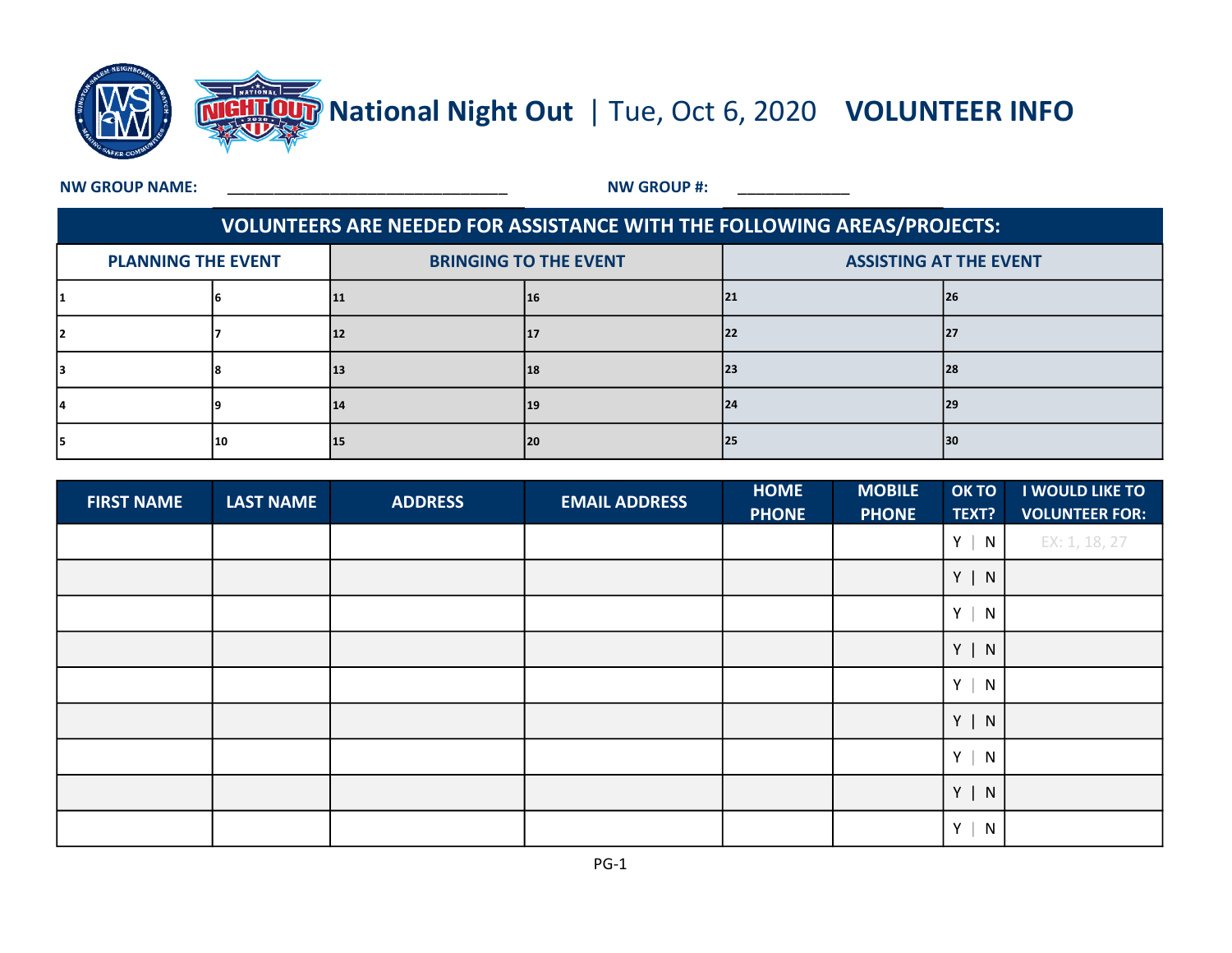

# **TOUT** National Night Out | Tue, Oct 6, 2020 VOLUNTEER INFO

| <b>FIRST NAME</b> | <b>LAST NAME</b> | <b>ADDRESS</b> | <b>EMAIL ADDRESS</b> | <b>HOME</b><br><b>PHONE</b> | <b>MOBILE</b><br><b>PHONE</b> | OK TO<br>TEXT?            | <b>I WOULD LIKE TO</b><br><b>VOLUNTEER FOR:</b> |
|-------------------|------------------|----------------|----------------------|-----------------------------|-------------------------------|---------------------------|-------------------------------------------------|
|                   |                  |                |                      |                             |                               | $Y \mid N$                |                                                 |
|                   |                  |                |                      |                             |                               | $Y \mid N$                |                                                 |
|                   |                  |                |                      |                             |                               | $Y \mid N$                |                                                 |
|                   |                  |                |                      |                             |                               | $Y \mid N$                |                                                 |
|                   |                  |                |                      |                             |                               | $\mathsf{Y}~ ~\mathsf{N}$ |                                                 |
|                   |                  |                |                      |                             |                               | $Y \mid N$                |                                                 |
|                   |                  |                |                      |                             |                               | $Y \mid N$                |                                                 |
|                   |                  |                |                      |                             |                               | $Y \mid N$                |                                                 |
|                   |                  |                |                      |                             |                               | $Y \mid N$                |                                                 |
|                   |                  |                |                      |                             |                               | $Y \mid N$                |                                                 |
|                   |                  |                |                      |                             |                               | $Y \mid N$                |                                                 |
|                   |                  |                |                      |                             |                               | $Y \mid N$                |                                                 |
|                   |                  |                |                      |                             |                               | $Y \mid N$                |                                                 |
|                   |                  |                |                      |                             |                               | $Y \mid N$                |                                                 |
|                   |                  |                |                      |                             |                               | $Y \mid N$                |                                                 |
|                   |                  |                |                      |                             |                               | $Y \mid N$                |                                                 |
|                   |                  |                |                      |                             |                               | $Y \mid N$                |                                                 |